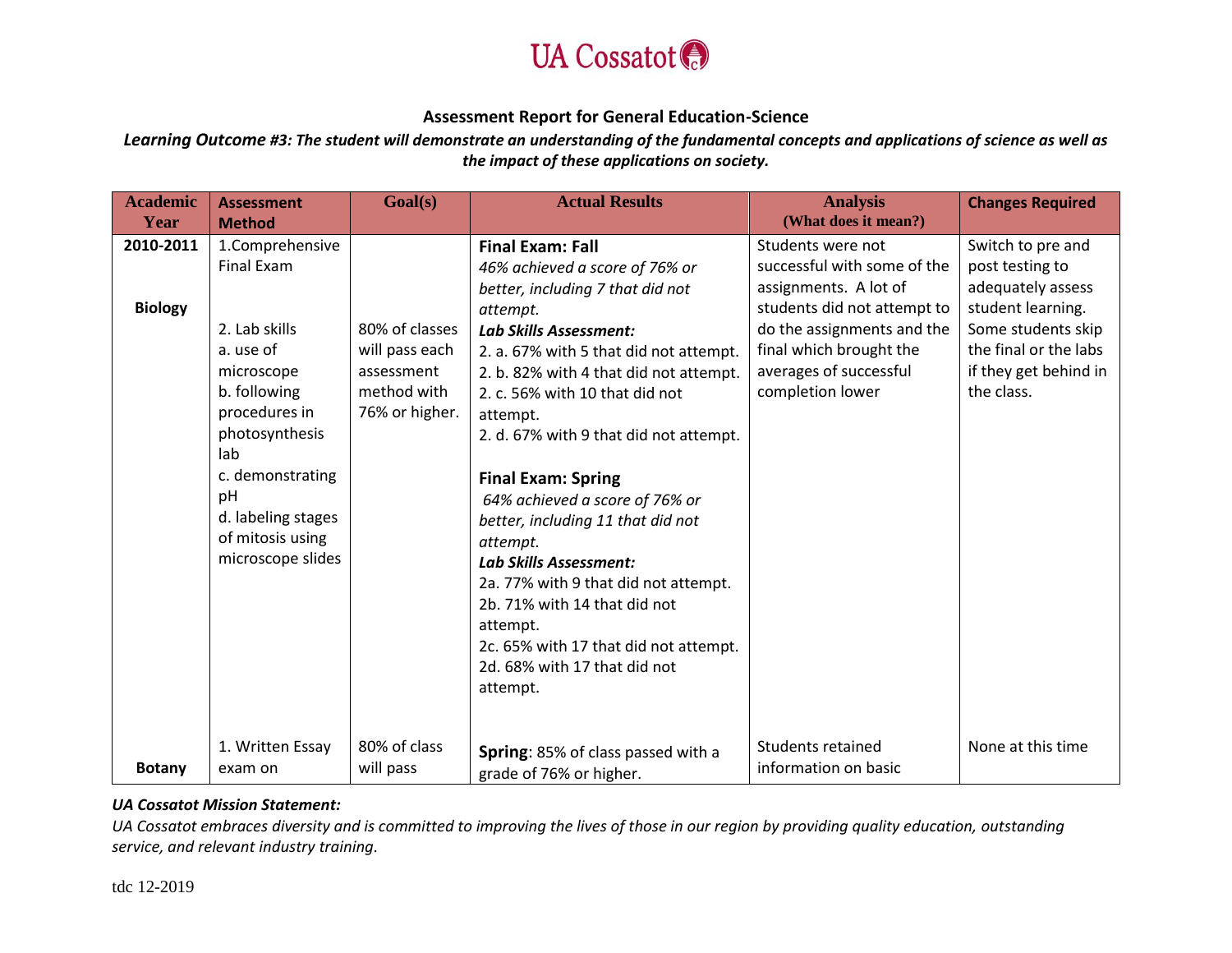

# *Learning Outcome #3: The student will demonstrate an understanding of the fundamental concepts and applications of science as well as the impact of these applications on society.*

|                | Biological         | written essay  |                                | biological/botanical         |                       |
|----------------|--------------------|----------------|--------------------------------|------------------------------|-----------------------|
|                | concepts           | with 76% or    |                                | concepts                     |                       |
|                |                    | higher.        |                                |                              |                       |
| 2011-2012      | 1.Comprehensive    | 80% of classes | <b>Final Exam: Fall</b>        | Students were not            | Switch to pre and     |
| <b>Biology</b> | Final Exam         | will pass each | 83% achieved a score of 76% or | successful with some of the  | post testing to       |
|                | 2. Lab skills      | assessment     | better.                        | assignments. Students        | adequately assess     |
|                | a. demonstrating   | method with    | <b>Lab Skills Assessment:</b>  | overall were more            | student learning.     |
|                | pH                 | 76% or higher. | 2a. 95% passed.                | proficient in the fall       | Some students skip    |
|                | b. demonstrating   |                | 2b. 95% passed.                | semester than in the spring  | the final or the labs |
|                | enzymes            |                | 2c. 98% passed                 | semester. This could have    | if they get behind in |
|                | c. labeling stages |                |                                | been the layout of some of   | the class.            |
|                | of mitosis using   |                | <b>Final Exam: Spring</b>      | the classes - more online    |                       |
|                | microscope slides  |                | 68% achieved a score of 76% or | versus in class.             |                       |
|                |                    |                | better.                        |                              |                       |
|                |                    |                | Lab Skills Assessment:         |                              |                       |
|                |                    |                | 2a. 92% passed.                |                              |                       |
|                |                    |                | 2b. 87% passed.                |                              |                       |
|                |                    |                | 2c. 77% passed.                |                              |                       |
|                |                    |                |                                |                              |                       |
|                |                    |                |                                |                              |                       |
|                |                    |                | <b>Written Essay: Fall</b>     |                              |                       |
|                | 1. Written Essay   | 80% of class   | 82% achieved a score of 76% or | In the fall, statistics show |                       |
| <b>Botany</b>  | exam on            | will pass      | better.                        | students retained more       | None at this time     |
|                | Biological         | written essay  | <b>Written Essay: Spring</b>   | information about basic      |                       |
|                | concepts           | with 76% or    | 60% achieved a score of 76% or | biological concepts than in  |                       |
|                |                    | higher.        | better and 2 students did not  | the spring.                  |                       |
|                |                    |                | attempt.                       |                              |                       |

#### *UA Cossatot Mission Statement:*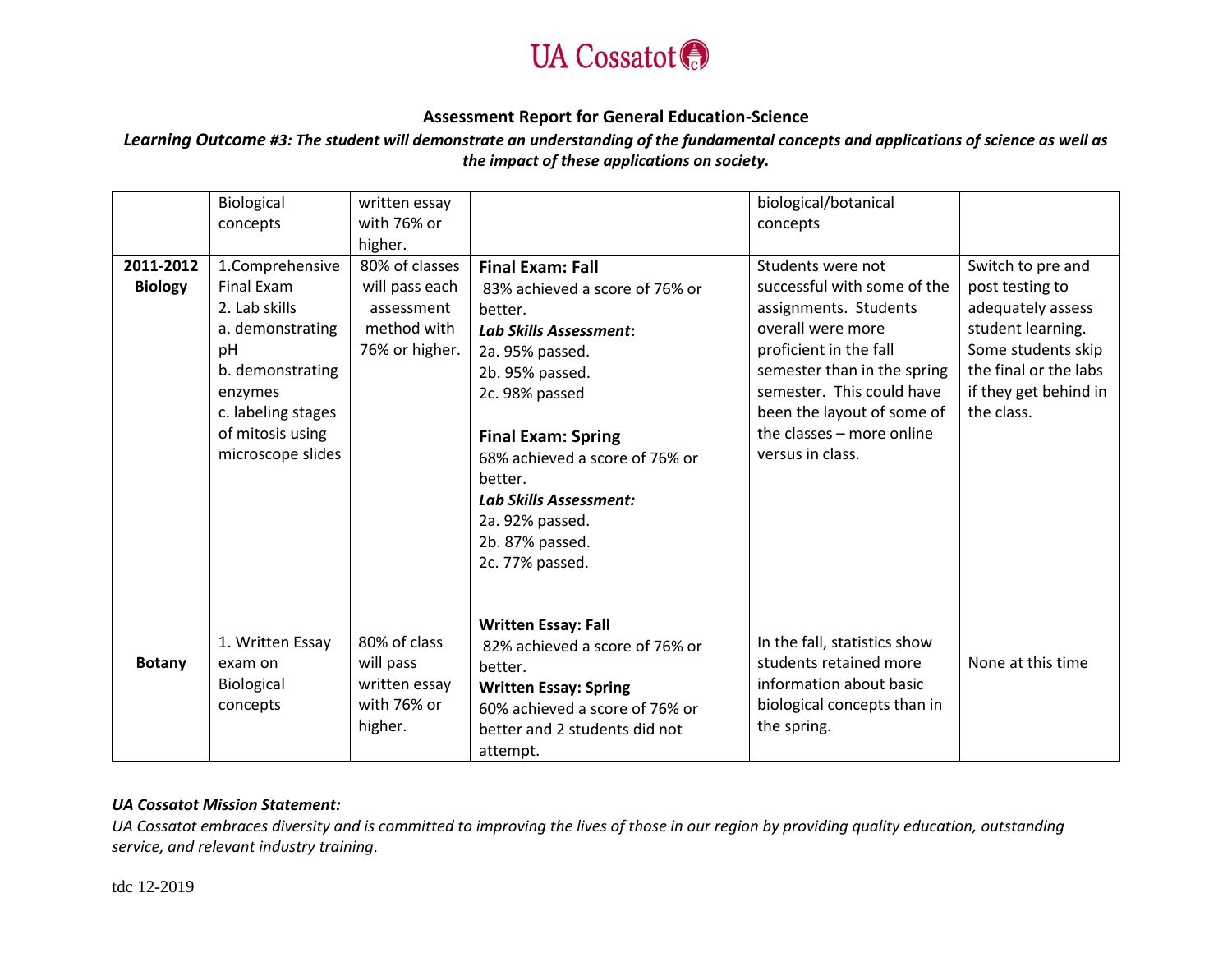

*Learning Outcome #3: The student will demonstrate an understanding of the fundamental concepts and applications of science as well as the impact of these applications on society.*

| 2012-2013      | 1.Comprehensive    | 80% of classes | <b>Final Exam: Fall</b>            | Students do well with the    | This year the              |
|----------------|--------------------|----------------|------------------------------------|------------------------------|----------------------------|
|                | Final Exam         | will pass each | 82.6% passed with a 76% or higher  | labs but are also            | <b>Biology instructors</b> |
| <b>Biology</b> | 2. Lab skills      | assessment     | (Written Comprehensive +lab exam)  | demonstrating learning       | have created a Pre         |
|                | a. demonstrating   | method with    | <b>Lab Assessment Skills:</b>      | overall                      | and Post exam to           |
|                | pH                 | 76% or higher. | 2a. 96.3% showed understanding of  |                              | better see the prior       |
|                | b. demonstrating   |                | the pH lab                         |                              | knowledge vs.              |
|                | enzymes            |                | 2b. 93.5% pass rate with 76% or    |                              | gained learning in         |
|                | c. labeling stages |                | better                             |                              | the course                 |
|                | of mitosis using   |                | 2c. 91.7% pass rate                |                              |                            |
|                | microscope slides  |                |                                    |                              |                            |
| 2013-2014      | Pre and Post       | 85% of         | 83% of students showed an          | The goal was not met. The    | None, only to              |
|                | testing            | students will  | improvement from pre-test to post- | increase in points from pre- | increase the               |
| <b>Biology</b> |                    | show a higher  | test                               | test to post-test was higher | percentage of              |
|                |                    | score on the   |                                    | than the decrease, so the    | students who score         |
|                |                    | post-test than | Of the students that showed        | students that showed an      | higher on the post-        |
|                |                    | the pre-test   | improvement, the average score     | improvement showed a         | test.                      |
|                |                    |                | increase was 4.14 points.          | fairly drastic improvement.  |                            |
|                |                    |                | Of the students that showed no     |                              | This was the first         |
|                |                    |                | improvement, the average score     | This was the first year of   | year of the pre and        |
|                |                    |                | decrease was 1.33 points           | the pre and post-test.       | posttest. Students         |
|                |                    |                |                                    | Students may not have        | may not have taken         |
|                |                    |                |                                    | taken it seriously.          | it seriously.              |
|                |                    |                |                                    |                              |                            |
|                |                    |                |                                    | The labs were not assessed   |                            |
|                |                    |                |                                    | this year. The lab           |                            |
|                |                    |                |                                    | assessment started in        |                            |
|                |                    |                |                                    | 2006-2007 when the online    |                            |
|                |                    |                |                                    | Biology course was first     |                            |

#### *UA Cossatot Mission Statement:*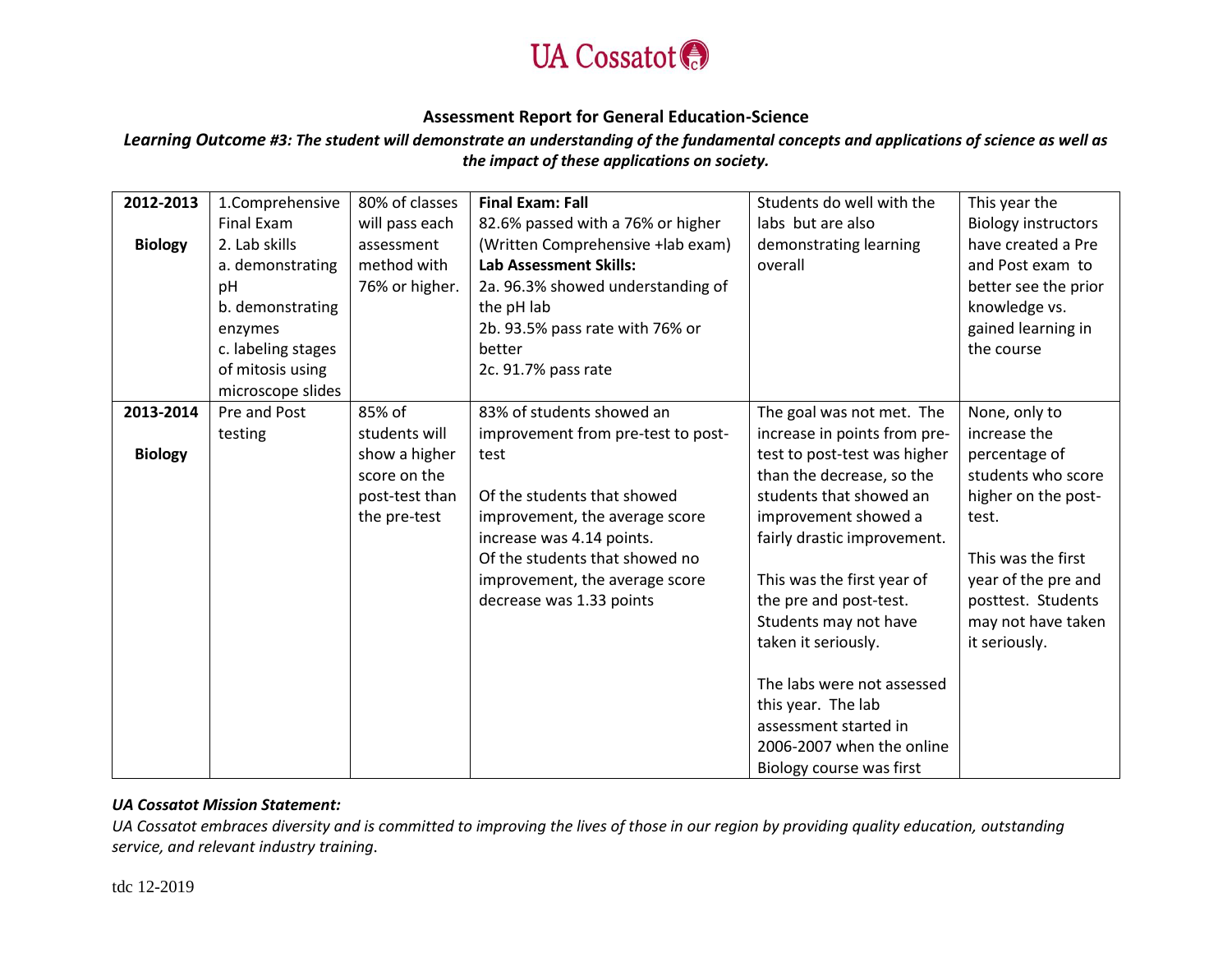

*Learning Outcome #3: The student will demonstrate an understanding of the fundamental concepts and applications of science as well as the impact of these applications on society.*

| <b>Physical</b>                   | Pre and Post            |                                                                                            | Not assessed this year due to not                                                                                                                                          | offered to compare in-class<br>labs with the online labs.<br>Since we have taught the<br>online section for 7 years<br>and the data shows that<br>both are providing the rigor<br>and structure the students<br>need to learn, we feel<br>that the comparison is no<br>longer needed. |                                                            |
|-----------------------------------|-------------------------|--------------------------------------------------------------------------------------------|----------------------------------------------------------------------------------------------------------------------------------------------------------------------------|---------------------------------------------------------------------------------------------------------------------------------------------------------------------------------------------------------------------------------------------------------------------------------------|------------------------------------------------------------|
| <b>Science</b>                    | testing                 |                                                                                            | having a full-time faculty for this<br>area.                                                                                                                               |                                                                                                                                                                                                                                                                                       |                                                            |
|                                   |                         |                                                                                            |                                                                                                                                                                            |                                                                                                                                                                                                                                                                                       |                                                            |
| 2014-2015<br><b>Biology</b>       | Pre and Post<br>testing | 85% of<br>students will<br>show a higher<br>score on the<br>post-test than<br>the pre-test | 88.9% of students showed an<br>$\bullet$<br>improvement from pre-test to<br>post-test<br>76.3% of the students taking the<br>$\bullet$<br>final exam scored a B or better. | Goal was met this year.<br>The final exam was also a<br>consideration to see how<br>well students are retaining<br>the outcomes. The results<br>are typical of what would<br>be expected.                                                                                             | Continue with this<br>data collection for<br>another year. |
| <b>Physical</b><br><b>Science</b> | Pre and Post<br>testing |                                                                                            | Not assessed this year due to not<br>having a full-time faculty for this<br>area.                                                                                          |                                                                                                                                                                                                                                                                                       |                                                            |

#### *UA Cossatot Mission Statement:*